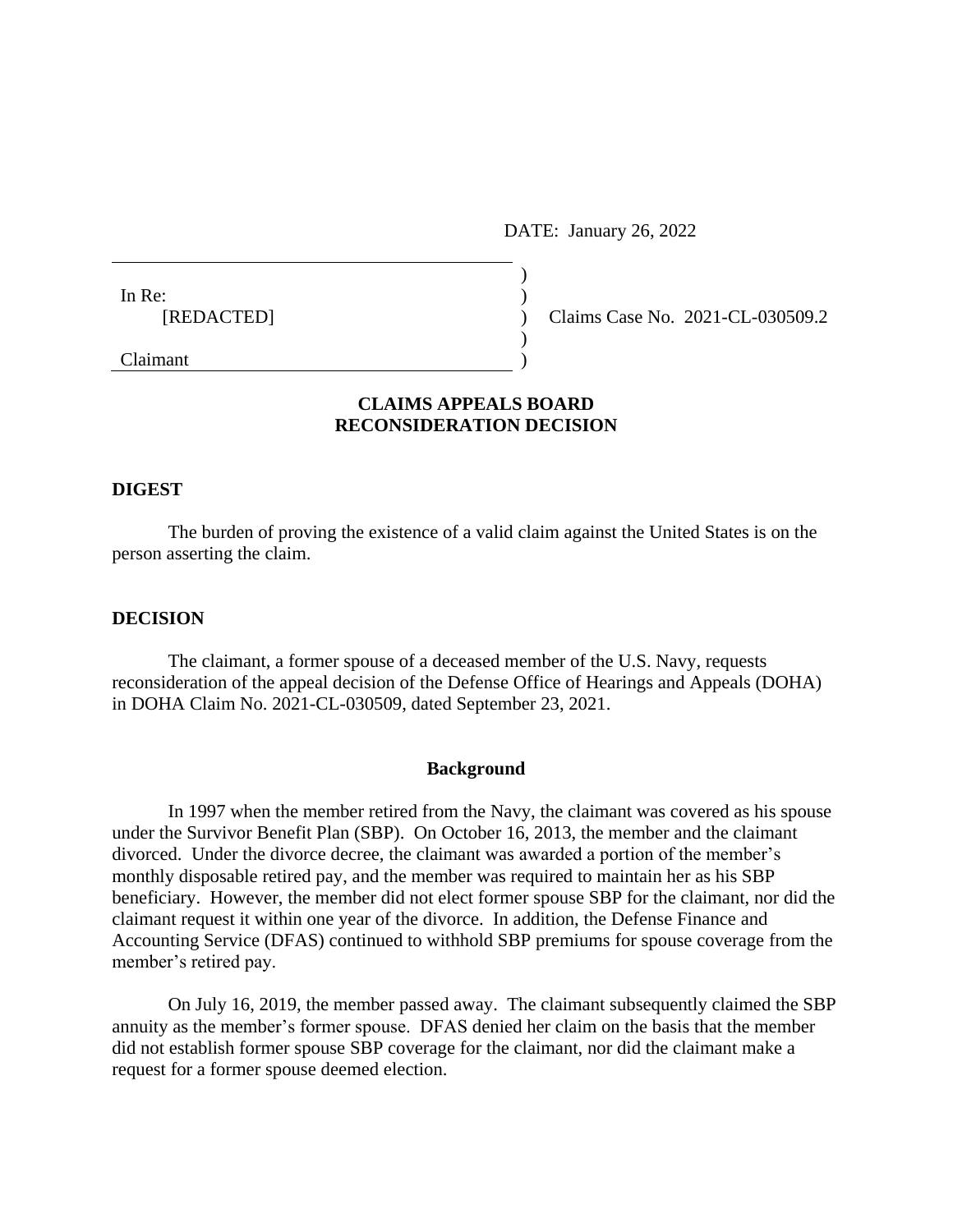The claimant appealed DFAS's denial of her claim. In the DOHA appeal decision, the attorney examiner upheld DFAS's denial of the claim for the SBP annuity. He explained that an election for former spouse SBP coverage had to have been received by DFAS within one year of the date of the divorce. He noted that the claimant may find further relief outside the purview of DOHA by petitioning the Board for Correction of Naval Records (BCNR) under 10 U.S.C. § 1552.

In her request for reconsideration, the claimant states that the member was never informed he had to change her beneficiary status from spouse to former spouse in order for her to receive the SBP annuity. She states that after their divorce both she and the member contacted the Personnel Support Detachment (PSD) to advise them that their divorce was final and to verify her eligibility for medical coverage. She states that the PSD never informed either of them about the one-year period for establishing former spouse SBP coverage. She states that she and the member paid into the SBP for over 20 years. She requests that the member's wishes be considered and that she be awarded the annuity.

#### **Discussion**

Claims against the government may be allowed only for expenses authorized by statute or regulation. Therefore, DOHA must render decision based on applicable statutes, regulations and our prior administrative decisions.

The SBP, set out in 10 U.S.C. §§ 1447-1455, is an income maintenance program for the survivors of deceased members of the uniformed services. Spousal coverage ends upon divorce. If a member divorces and wishes to provide SBP coverage for the former spouse, the member must notify DFAS in writing of the divorce and the intention to provide coverage for the former spouse, even if the former spouse was the member's spouse beneficiary immediately prior to the divorce. Former spouse coverage must be established within one year from the date of the divorce. *See* 10 U.S.C. §1448(b)(3)(A). In addition, a member may be required under the terms of a divorce decree to provide SBP coverage to the former spouse. If the member fails to do so, the former spouse has one year from the date of the divorce to request a deemed election. *See* 10 U.S.C. § 1450(f)(3).

In this case, the member was obligated based on the divorce decree to cover the claimant as his former spouse under the SBP. However, the member failed to establish former spouse SBP coverage and the claimant did not file a timely deemed election. Therefore, DFAS properly denied the claim for the SBP annuity.

As noted by the attorney examiner, since SBP premiums for spouse coverage were deducted from the member's retired pay after the divorce in 2013, those costs should be refunded to the proper beneficiary as arrears of pay under 10 U.S.C. § 2771. Further, since it appears that the claimant may have been receiving a portion of the member's monthly disposable retired pay by direct payment under the Uniformed Services Former Spouses' Protection Act (USFSPA), she may have a claim for any resulting underpayment of her share of the member's monthly disposable retired pay. She should contact DFAS for any questions concerning these matters.